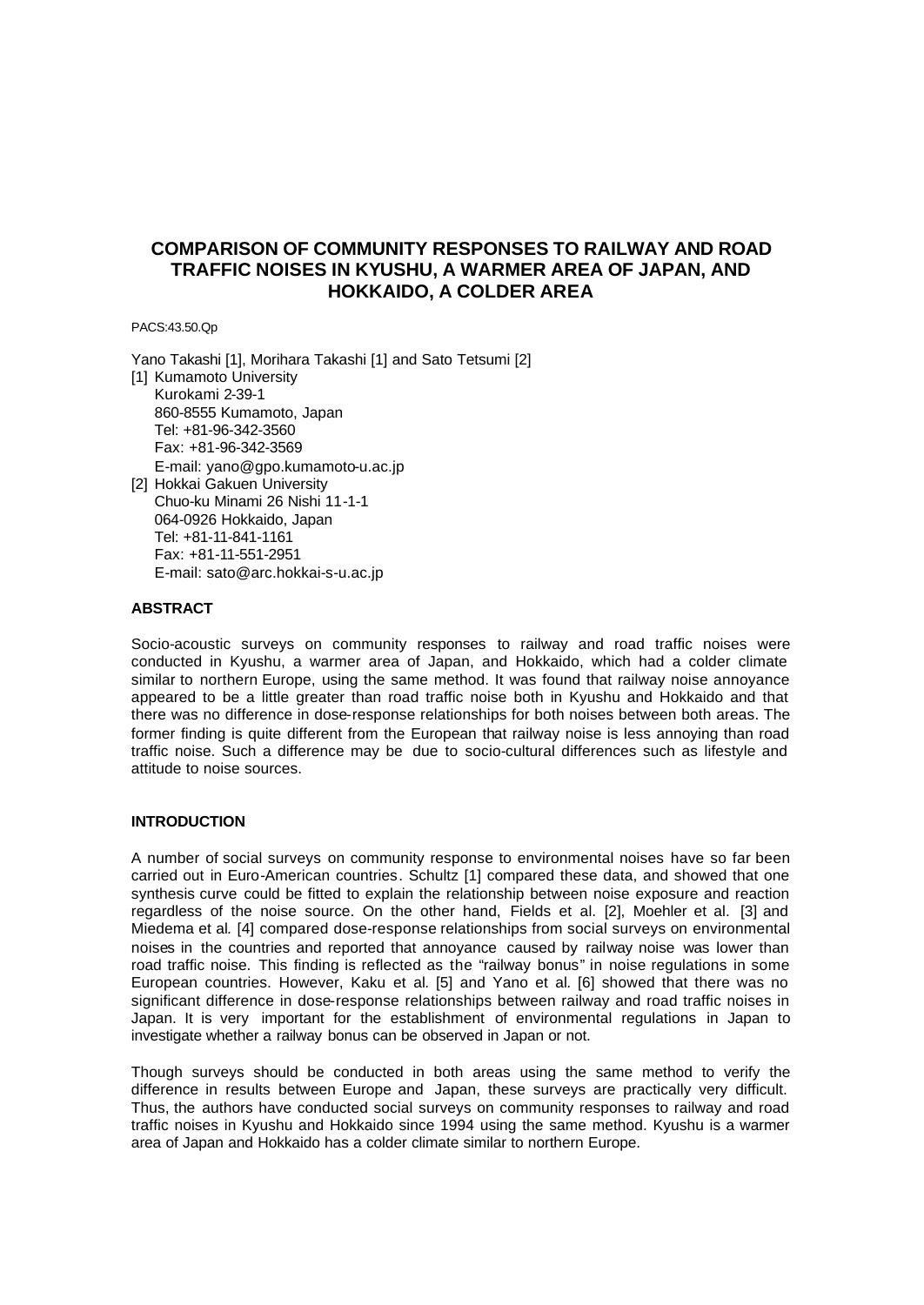| Table 1 Outline of surveys      |                      |                                                                        |  |  |  |  |
|---------------------------------|----------------------|------------------------------------------------------------------------|--|--|--|--|
| Noise source                    | Road traffic noise   | Railway noise                                                          |  |  |  |  |
| Area                            | Hokkaido (Sapporo)   | Hokkaido                                                               |  |  |  |  |
| Housing type                    | Detached house       | Detached house                                                         |  |  |  |  |
| Survey site                     | 11 sites in Sapporo  | Residential area along four railway<br>lines around Sapporo            |  |  |  |  |
| Method                          | Self-administered    | Self-administered                                                      |  |  |  |  |
| Survey date                     | 1997.10-1998.1       | 2001.8-9                                                               |  |  |  |  |
| Measurement date                | 1998.7-10            | 2001.9-10                                                              |  |  |  |  |
| Sample size                     | 411                  | 497                                                                    |  |  |  |  |
| Response rate (%)               | 63.5                 | 69.9                                                                   |  |  |  |  |
| Traffic volume/day              | 2491-48219           | 87-344                                                                 |  |  |  |  |
| $L_{\text{Aeq},24h}(\text{dB})$ | 53-76                | 30-78                                                                  |  |  |  |  |
| Area                            | Kyushu (Kumamoto)    | Kyushu                                                                 |  |  |  |  |
| Housing type                    | Detached house       | Detached house                                                         |  |  |  |  |
| Survey site                     | 15 sites in Kumamoto | Residential area along three railway<br>lines from Kumamoto to Fukuoka |  |  |  |  |
| Method                          | Self-administered    | Self-administered                                                      |  |  |  |  |
| Survey date                     | 1996.5-7             | 1994.5-6,9-10,1995.5                                                   |  |  |  |  |
| Measurement date                | 1996.9-11            | 1994,10                                                                |  |  |  |  |
| Sample size                     | 378                  | 464                                                                    |  |  |  |  |
| Response rate (%)               | 76                   | 79.7                                                                   |  |  |  |  |
| Traffic volume/day              | 3936-44787           | 72-414                                                                 |  |  |  |  |
| $L_{Aea,24h}(dB)$               | 49-74                | 34-74                                                                  |  |  |  |  |

The purpose of the present study is to compare the dose-response relationships between railway and road traffic noises in Kyushu and Hokkaido and to discuss why the community response to railway noise relative to road traffic noise is different between Europe and Japan, if a difference exists.

### **SOCIAL SURVEYS**

Social surveys on community responses to road traffic and railway noises were carried out in Hokkaido and Kyushu using the self-administered method from 1994 to 2001. Table 1 shows the outline of the surveys. Respondents, 20 to 75 years of age, were randomly selected on a one-person per family basis from detached houses facing roads or railways. The sample sizes were from about 400 to 500, and response rates were from about 64 to 80%. To compare community responses precisely in all surveys, we used the same rating scale (very, rather, a little, notice but is not annoyed, and don't notice).

Long-term noise measurements were made at reference points near the railways and roads and short-term noise measurements were also made at the reference points and several other points for the estimations of distance reduction. The amount of noise exposure ( $L_{Aea,24h}$ ) was worked out from the measurements and the estimations. Road traffic noise was about 50-76 dB and railway noise was about 30-80 dB.

## **FREQUENCY DISTRIBUTION**

The frequency distributions for housing, personal, environmental and physical factors are shown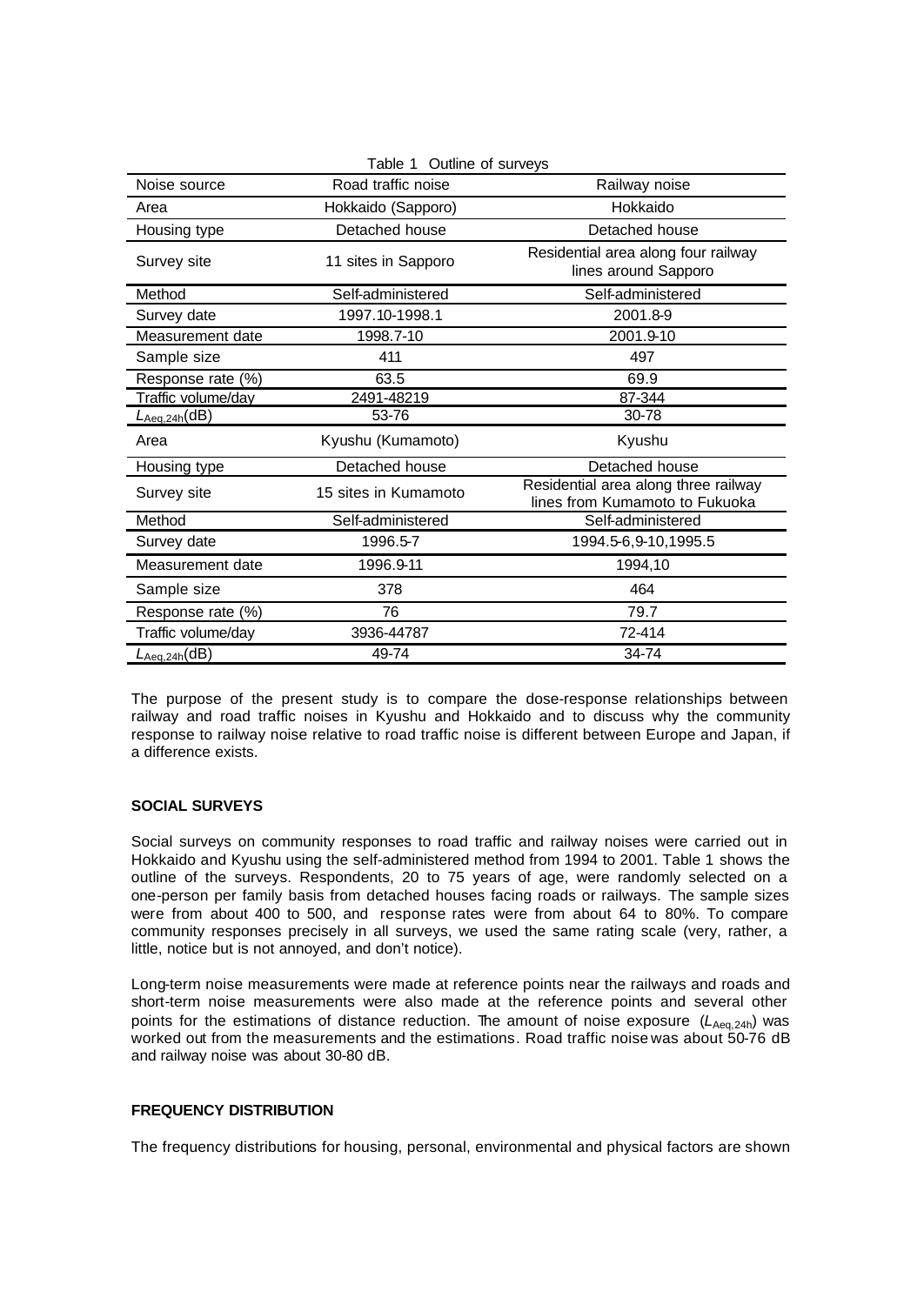

Fig. 1 Relative frequency of demographic, personal, housing, environmental factors, and noise exposure level

in Fig. 1. It is shown that the window types in Kyushu are mainly single panes, while they are mainly double pane windows in Hokkaido (Fig. 1(a)). Subjects were asked how comfortable they found the four seasons to be. No differences were found between Hokkaido and Kyushu regarding the comfort of spring and autumn. However, respondents in Hokkaido were more likely than Kyushu respondents to indicate that summer was comfortable and, conversely, more respondents in Kyushu found winter to be comfortable than did Hokkaido respondents (Fig. 1(b)).

All the surveys showed almost the same frequency distributions of age and about 70% of the subjects were between 40 to 69 (Fig. 1(c)). They also showed the same distribution for gender, and there were slightly more female subjects (Fig. 1(d)). In the case of sensitivities to noise, no significant differences were seen between different noise sources and between different climates (Fig. 1(e)). Since there is no difference in these factors between the surveys, community responses may be precisely compared between the surveys. Road traffic noise levels were larger than railway noise levels in these surveys. This is because there were many houses that were considerably far from the railway in the surveys on railway noise.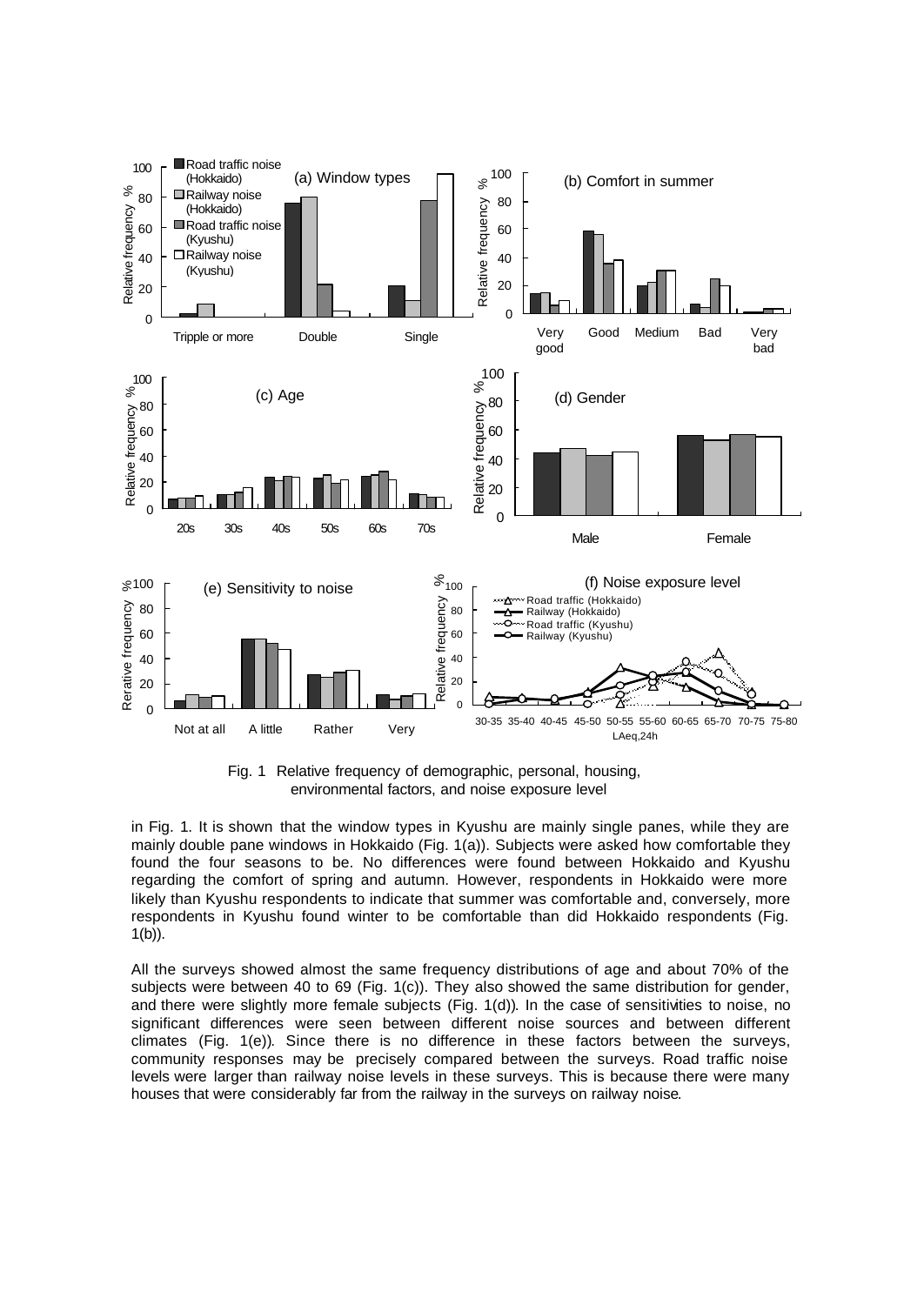



### **DOSE-RESPONSE RELATIONSHIPS**

Dose-response relationships are usually described as the relation between noise exposure level (*L*Aeq,24h or *L*dn) and "% highly annoyed." This study defined the % highly annoyed as the percentage of the respondents who evaluated "very annoyed" (1/5 of the annoyance scale in this study) to the total respondents in an *L*Aeq,24h range. Figure 2 shows comparisons of dose-response relationships and Table 2 shows the results of a Chi-square test.

No significant difference in "General annoyance" and "TV/radio listening disturbance" was found between Hokkaido and Kyushu. No effect of sound insulation of window on annoyance and listening disturbance may attribute to survey date. Windows of living rooms were usually open in evenings of summer in Hokkaido. However, annoyance caused by railway noise was systematically higher than road traffic noise in both areas, although the differences were significant at 5 % level only in 55-65  $L_{Aeq,24h}$  range in Hokkaido and 60-65  $L_{Aeq,24h}$  range in Kyushu. The trend for "TV/radio listening disturbance" was more prominent than for "general annoyance." There was no systematic difference in disturbance to sleep between both noise sources in either area. Disturbance to reading and thinking by railway noise was more than that for road traffic noise at above the 5% level of significance during 55-65dB in Kyushu.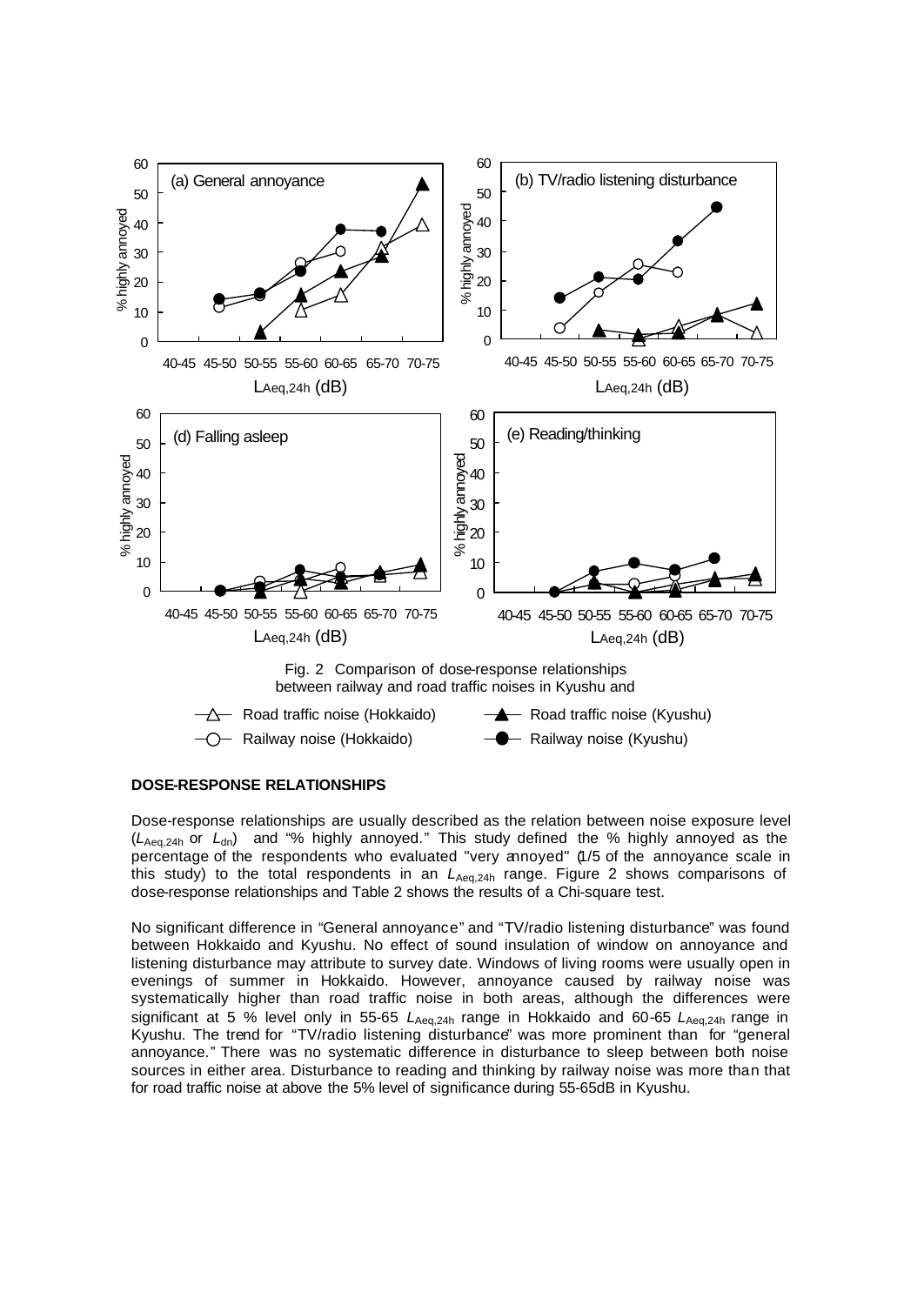## Table 2 Chi-square test

|         |  |  | 45-50 50-55 55-60 60-65 65-70 70-75 |  |
|---------|--|--|-------------------------------------|--|
| hrTxhrW |  |  |                                     |  |
| krTxkrW |  |  |                                     |  |
| hrTxkrT |  |  |                                     |  |
| hrWxkrW |  |  |                                     |  |

|         |  |  | 45-50 50-55 55-60 60-65 65-70 70-75 |  |
|---------|--|--|-------------------------------------|--|
| hrTxhrW |  |  |                                     |  |
| krTxkrW |  |  |                                     |  |
| hrTxkrT |  |  |                                     |  |
| hrWxkrW |  |  |                                     |  |

hrW: Hokkaido Railway \*: Significant above 5% level krT: Kyushu Road traffic : Not significant krW: Kyushu Railway

(a) General annoyance (b) TV/radio listening disturbance

|         | 45-50 50-55 55-60 60-65 65-70 70-75 |  |  |
|---------|-------------------------------------|--|--|
| hrTxhrW |                                     |  |  |
| krTxkrW |                                     |  |  |
| hrTxkrT |                                     |  |  |
| hrWxkrW |                                     |  |  |

(c) Falling asleep disturbance (e) Reading/thinking disturbance

|         |  |  | 45-50 50-55 55-60 60-65 65-70 70-75 |  |
|---------|--|--|-------------------------------------|--|
| hrTxhrW |  |  |                                     |  |
| krTxkrW |  |  |                                     |  |
| hrTxkrT |  |  |                                     |  |
| hrWxkrW |  |  |                                     |  |

hrT: Hokkaido Road traffic \*\*: Significant above 1% level

## **DISCUSSION**

The above finding in Fig. 2(a) is quite different from European findings that railway noise is less annoying than road traffic noise. If this is confirmed in the other areas of Japan, the regulation for railway noise in Japan may be different from European regulations. Furthermore, elucidating the cause of difference between Europe and Japan is important to developing more effective noise counter-measures in areas along railways in Japan. The following reasons for the railway bonus and the difference between European and Japanese are hypothesized.

**Difference in Acoustic Characteristics between Road Traffic and Railway Noises**: Fastl et al. [7] showed the railway bonus in German and Japanese judgments with a psycho-acoustic experiment. The cause of the railway bonus was explained by the objective underestimation of low frequency components of road traffic noise in the measurement with A-weighting and the subjective overestimation of road traffic noise. That is, road traffic noise contains more low frequency components than railway noise. Accordingly, A-weighting may underestimate the low frequency components of road traffic noise and relatively overestimate road traffic noise. Fields et al. [2] pointed out that railway noise occurred more regularly and predictably than road traffic noise and hence less annoying. However, since the same basic difference in acoustic characteristics between road traffic and railway noises must also exist in Japan one would expect the effect of that acoustic difference to be greater in Japan than Europe because less sound insulation is used in Japan.

**Difference in Attitude to Both Noises** Fields et al. [2] argued that railways are more socially accepted than the other forms of transportation. Because railways are associated with romantic and nostalgic images related to the important role they played in the industrial revolution, the popularity of the orient express, and their safety and environment-friendliness, this might contribute to the lower annoyance. Japanese also have the same attitude to railways as Europeans. For example, old steam locomotion is revived for a highlight of sightseeing and activating a community. However, the level of the attitude, particularly the consciousness of environment prevention, may be different between Europeans and Japanese.